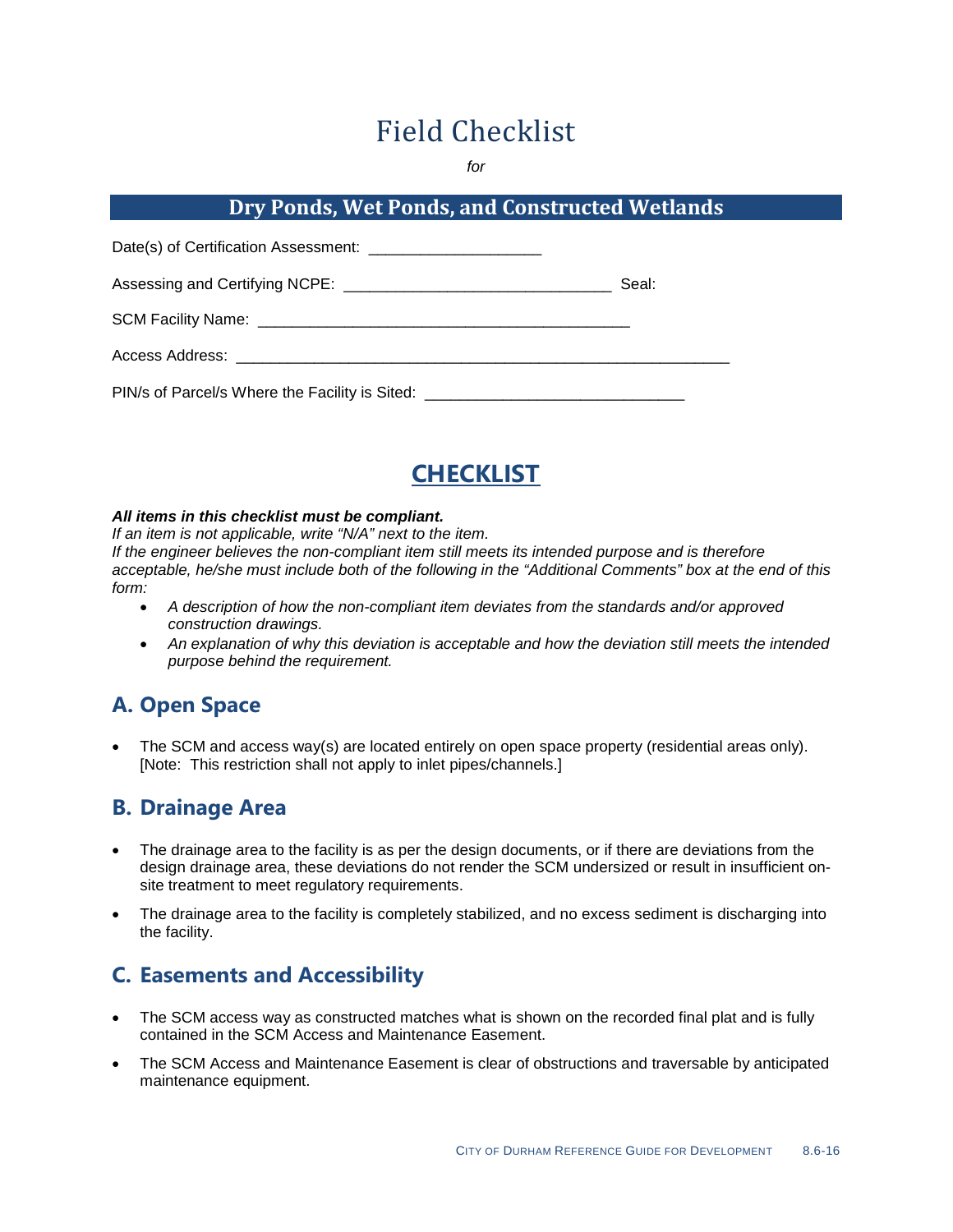- Unobstructed maintenance vehicle access has been provided to the control structure and all inlets, and access to the facility and top of the dam meets the following conditions per field observation and survey spot shot data:
	- o It is a minimum of 10 feet wide.
	- o It has a maximum centerline grade of fifteen percent (15%).
	- o It has a maximum cross-slope of ten percent (10%).
- Unless it has been surfaced with gravel, asphalt, concrete, etc., in accordance with approved construction drawings, 85% of the SCM Access and Maintenance Easement has achieved a healthy stand of grass.

#### **D. Inlets and Forebay**

- Riprap energy dissipators and sediment forebays have been installed at the inlets in accordance with the construction drawings.
- All inlet pipes have been installed with appropriate end treatments and curtain walls in accordance with the construction drawings.
- All inlet pipes are well homed and securely attached/grouted to their headwalls/flared end sections. The joints are smoothly finished with no evidence of gaps, cracks, and spalling.
- All accumulated sediment and other debris in the sediment basins, riprap energy dissipators, and forebay/s has been removed.
- Forebay berm has been constructed in accordance the approved construction drawings, and top of berm is no deeper than one foot below permanent pool.

#### **E. Impoundment Area**

- The narrowest width of the aquatic shelf is \_\_\_\_\_\_\_.
- The positioning of the aquatic shelf is in accordance with the construction drawings.
- All accumulated sediment and other debris in the pond floor has been removed.
- 85% of the plants shown on the planting plan for the SCM are thriving.
- The SCM has a minimum length: width ratio of 1.5:1.

#### **F. Dam Embankment**

- The key trench has been installed per the approved construction drawings.
- All seepage control devices (anti-seep collars, concrete cradles, filter diaphragms, etc.) have been installed in accordance with the approved construction drawings.
- The narrowest top of dam width is
- The steepest slope on the upstream face of the dam is \_\_\_\_\_\_\_\_.
- The steepest slope on the downstream face of the dam is \_\_\_\_\_\_\_\_.
- Based on manual rod probings of the dam, particularly in the zones over and around the principal spillway pipe, the dam appears to have been well compacted.
- The dam and dam foundation, groin, toe, and abutment areas are completely free of trees, landscaping, and other woody growth.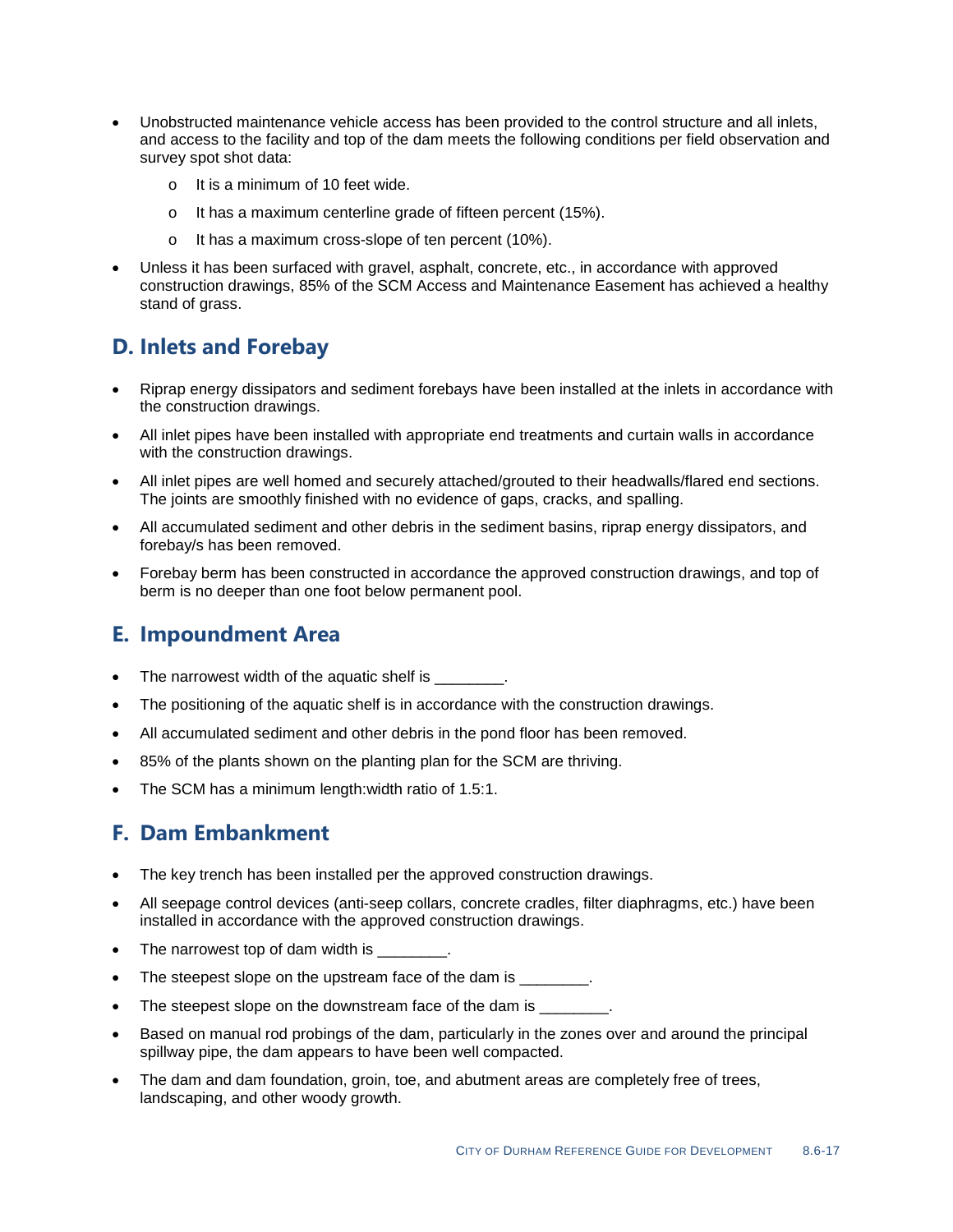- The dam has been fine graded and is free of ruts, erosion, wood, construction debris, etc.
- 85% of the SCM slopes (cut slopes and dam embankment) and dam foundation, groin, toe, and abutment areas has achieved a healthy stand of grass. The dam is not overgrown and there is no undesirable vegetation.
- No evidence of seepage was noted on the downstream face of the dam.

#### **G. Emergency Spillway**

- The narrowest width of the control section is  $\qquad \qquad$ .
- The side slopes of the control section are [Left] and [Right]  $\qquad \qquad$ .
- The size, shape, and alignment of the exit channel are in accordance with the construction drawings.
- Armoring has been installed in accordance with the construction drawings.
- The spillway has been fine graded and is free of ruts, erosion, etc.
- Excluding the hard-surfaced armored area, 85% of the spillway has achieved a healthy stand of grass. The spillway is not overgrown and there is no undesirable vegetation.

#### **H. Riser/Control Structure**

- The riser/control structure is reinforced concrete.
- The diameter or opening dimensions of the riser is/are  $\qquad \qquad$ .
- A top, peak-roofed trash rack has been provided and bolted down to the riser.
- A trash rack access hatch (minimum  $2' \times 3'$ ) and steps down the inside of the riser have been provided.
- At least one side of the riser is accessible by foot during permanent pool conditions and direct access from dam embankment is provided.
- A drawdown valve with an accessible operating mechanism has been provided in accordance with the approved construction drawings.
- The riser structure and all appurtenant devices (plug valve, etc.) appear to be sound.
- For precast structures, the barrel sections were installed with gasketted joints, adjacent riser barrel sections have been bolted together with stainless steel strapping, and there is no evidence of leakage at the joints.
- All orifices, siphons, ports, and weirs were installed in accordance with the construction drawings.
- The anti-flotation ballast has been provided in accordance with the construction drawings.
- A placed concrete invert to the invert out of the principal spillway pipe has been provided.
- The riser is free of debris or obstructions.

#### **I. Principal Spillway Pipe**

- The principal spillway pipe (PSP) is reinforced concrete.
- The diameter of the PSP is \_\_\_\_\_\_\_\_.
- The principal spillway pipe was wrapped with a layer of geotextile filter fabric on the outside of each pipe joint.